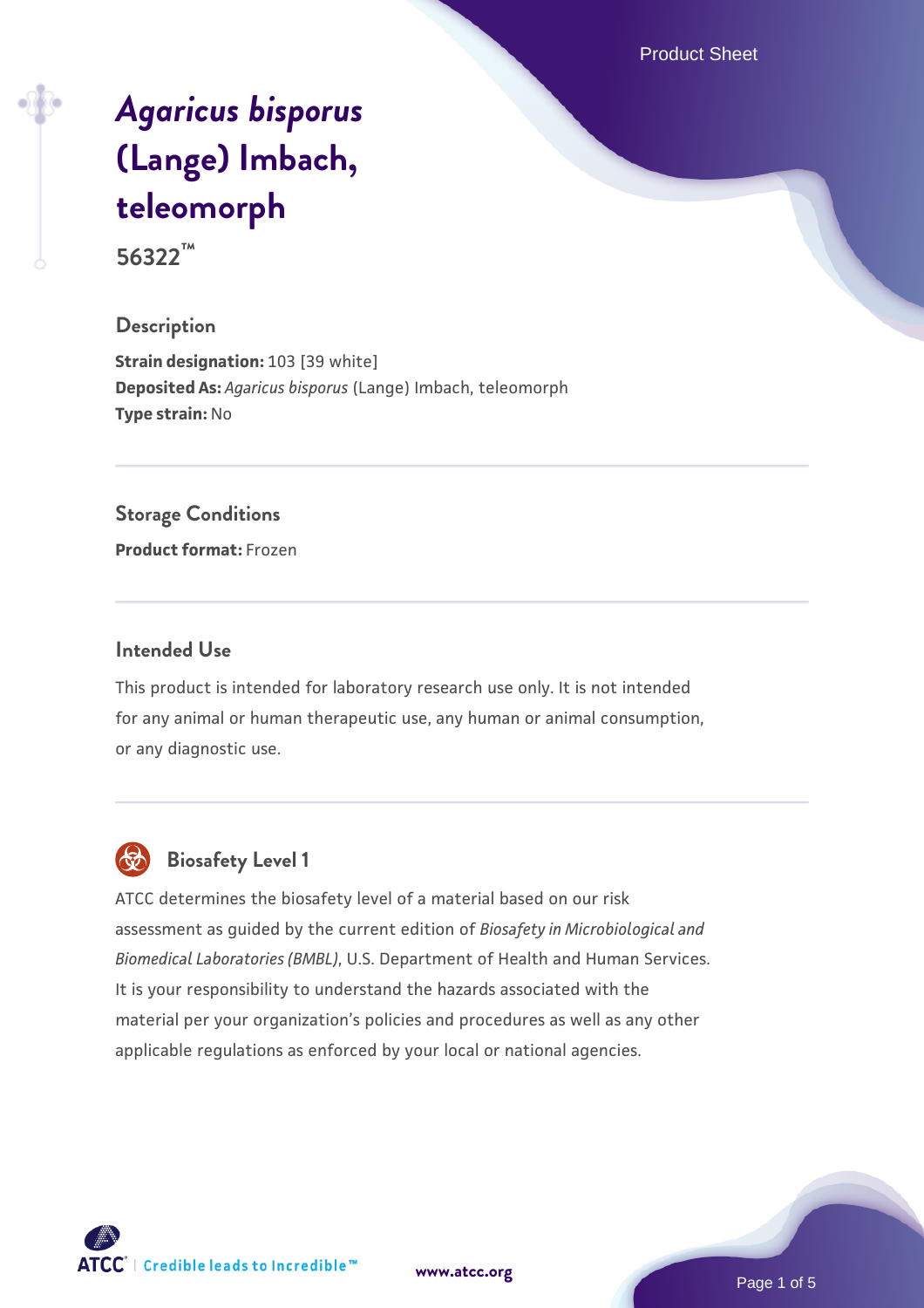ATCC highly recommends that appropriate personal protective equipment is always used when handling vials. For cultures that require storage in liquid nitrogen, it is important to note that some vials may leak when submersed in liquid nitrogen and will slowly fill with liquid nitrogen. Upon thawing, the conversion of the liquid nitrogen back to its gas phase may result in the vial exploding or blowing off its cap with dangerous force creating flying debris. Unless necessary, ATCC recommends that these cultures be stored in the vapor phase of liquid nitrogen rather than submersed in liquid nitrogen.

# **Certificate of Analysis**

For batch-specific test results, refer to the applicable certificate of analysis that can be found at www.atcc.org.

## **Growth Conditions**

**Medium:**  [ATCC Medium 336: Potato dextrose agar \(PDA\)](https://www.atcc.org/-/media/product-assets/documents/microbial-media-formulations/3/3/6/atcc-medium-336.pdf?rev=d9160ad44d934cd8b65175461abbf3b9) **Temperature:** 26°C

## **Material Citation**

If use of this material results in a scientific publication, please cite the material in the following manner: *Agaricus bisporus* (Lange) Imbach, teleomorph (ATCC 56322)

**[www.atcc.org](http://www.atcc.org)**

## **References**

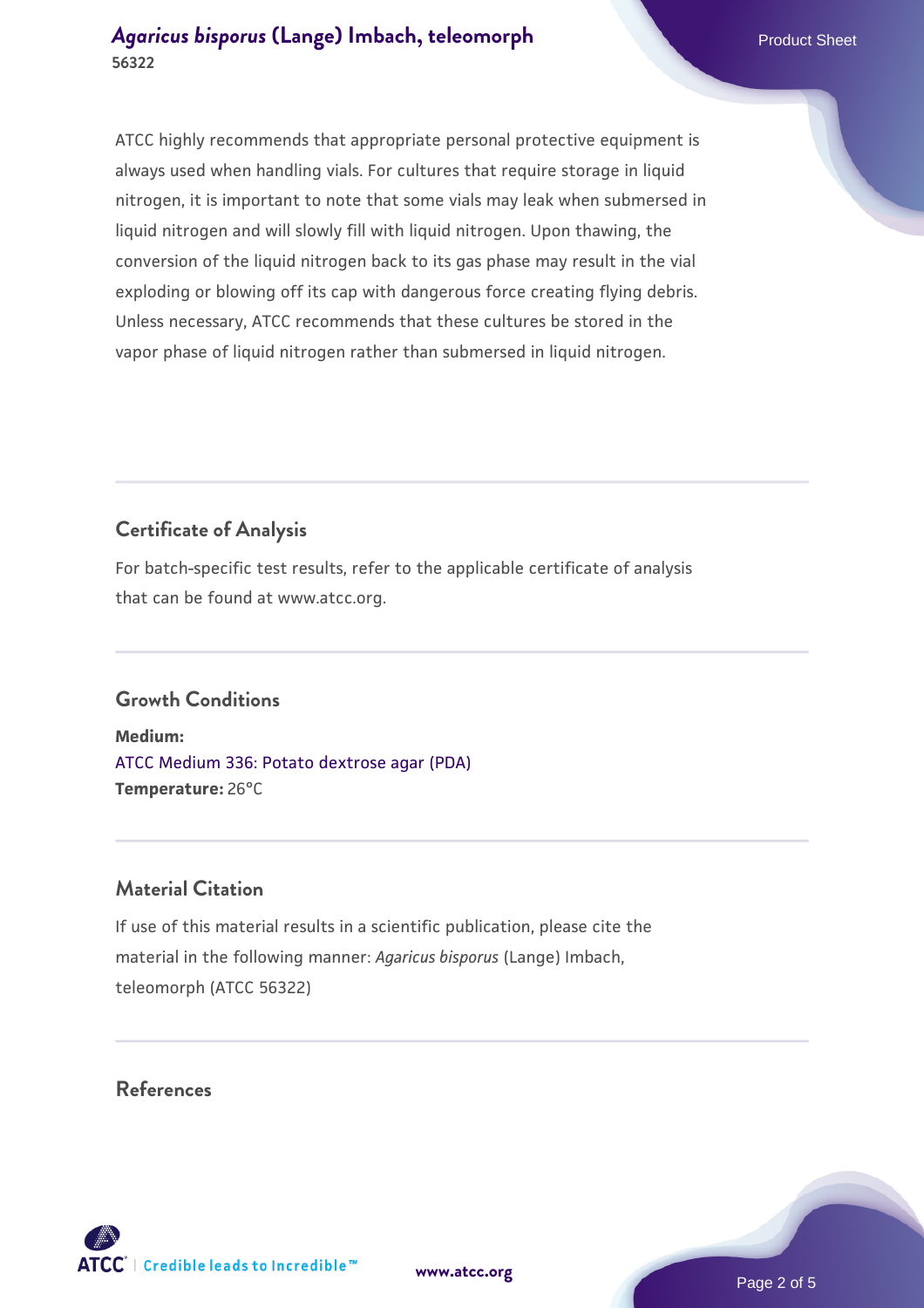References and other information relating to this material are available at www.atcc.org.

#### **Warranty**

The product is provided 'AS IS' and the viability of ATCC® products is warranted for 30 days from the date of shipment, provided that the customer has stored and handled the product according to the information included on the product information sheet, website, and Certificate of Analysis. For living cultures, ATCC lists the media formulation and reagents that have been found to be effective for the product. While other unspecified media and reagents may also produce satisfactory results, a change in the ATCC and/or depositor-recommended protocols may affect the recovery, growth, and/or function of the product. If an alternative medium formulation or reagent is used, the ATCC warranty for viability is no longer valid. Except as expressly set forth herein, no other warranties of any kind are provided, express or implied, including, but not limited to, any implied warranties of merchantability, fitness for a particular purpose, manufacture according to cGMP standards, typicality, safety, accuracy, and/or noninfringement.

#### **Disclaimers**

This product is intended for laboratory research use only. It is not intended for any animal or human therapeutic use, any human or animal consumption, or any diagnostic use. Any proposed commercial use is prohibited without a license from ATCC.

While ATCC uses reasonable efforts to include accurate and up-to-date information on this product sheet, ATCC makes no warranties or representations as to its accuracy. Citations from scientific literature and patents are provided for informational purposes only. ATCC does not warrant



**[www.atcc.org](http://www.atcc.org)**

Page 3 of 5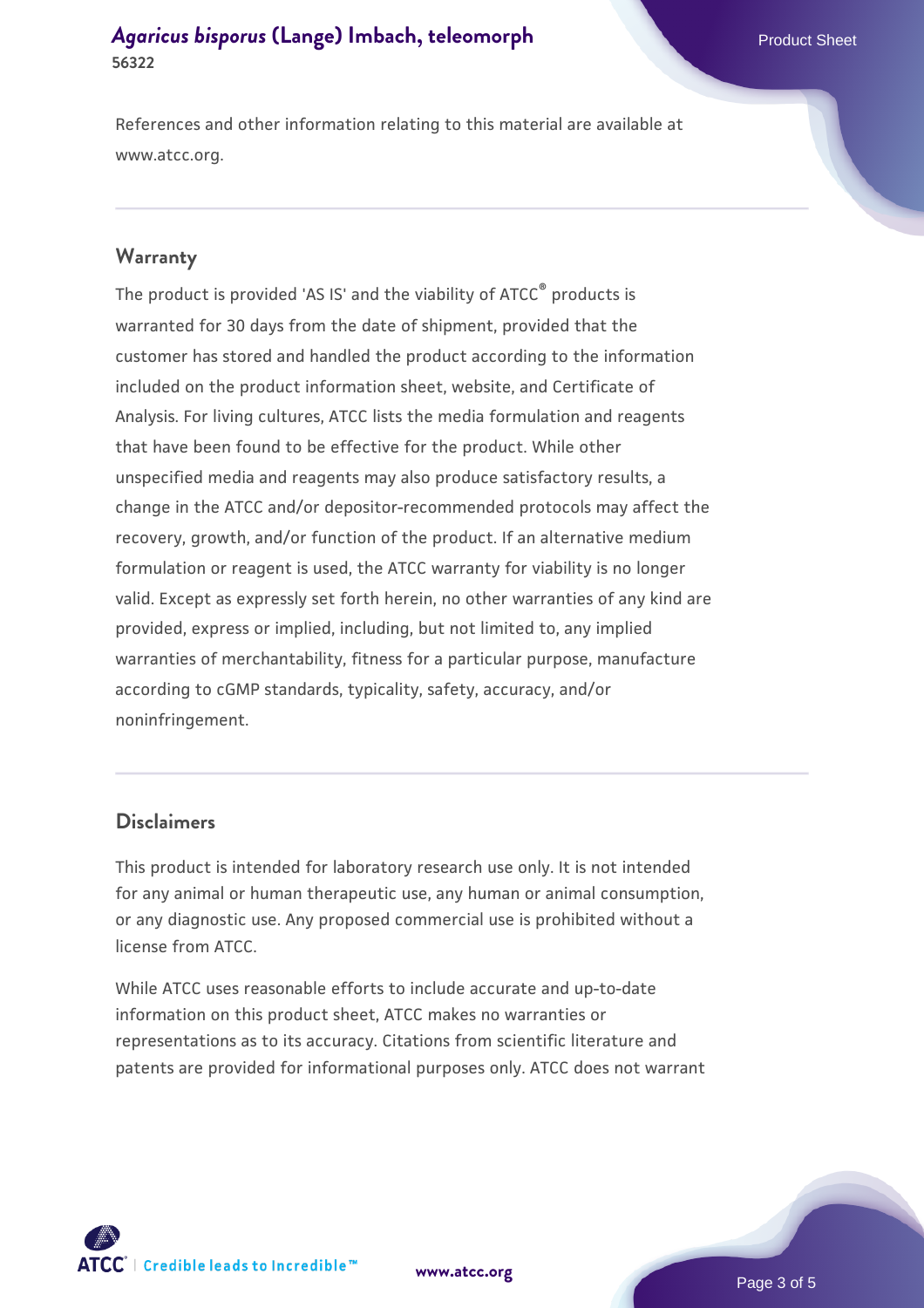that such information has been confirmed to be accurate or complete and the customer bears the sole responsibility of confirming the accuracy and completeness of any such information.

This product is sent on the condition that the customer is responsible for and assumes all risk and responsibility in connection with the receipt, handling, storage, disposal, and use of the ATCC product including without limitation taking all appropriate safety and handling precautions to minimize health or environmental risk. As a condition of receiving the material, the customer agrees that any activity undertaken with the ATCC product and any progeny or modifications will be conducted in compliance with all applicable laws, regulations, and guidelines. This product is provided 'AS IS' with no representations or warranties whatsoever except as expressly set forth herein and in no event shall ATCC, its parents, subsidiaries, directors, officers, agents, employees, assigns, successors, and affiliates be liable for indirect, special, incidental, or consequential damages of any kind in connection with or arising out of the customer's use of the product. While reasonable effort is made to ensure authenticity and reliability of materials on deposit, ATCC is not liable for damages arising from the misidentification or misrepresentation of such materials.

Please see the material transfer agreement (MTA) for further details regarding the use of this product. The MTA is available at www.atcc.org.

## **Copyright and Trademark Information**

© ATCC 2021. All rights reserved. ATCC is a registered trademark of the American Type Culture Collection.

#### **Revision**

This information on this document was last updated on 2021-05-19

### **Contact Information**



**[www.atcc.org](http://www.atcc.org)**

Page 4 of 5